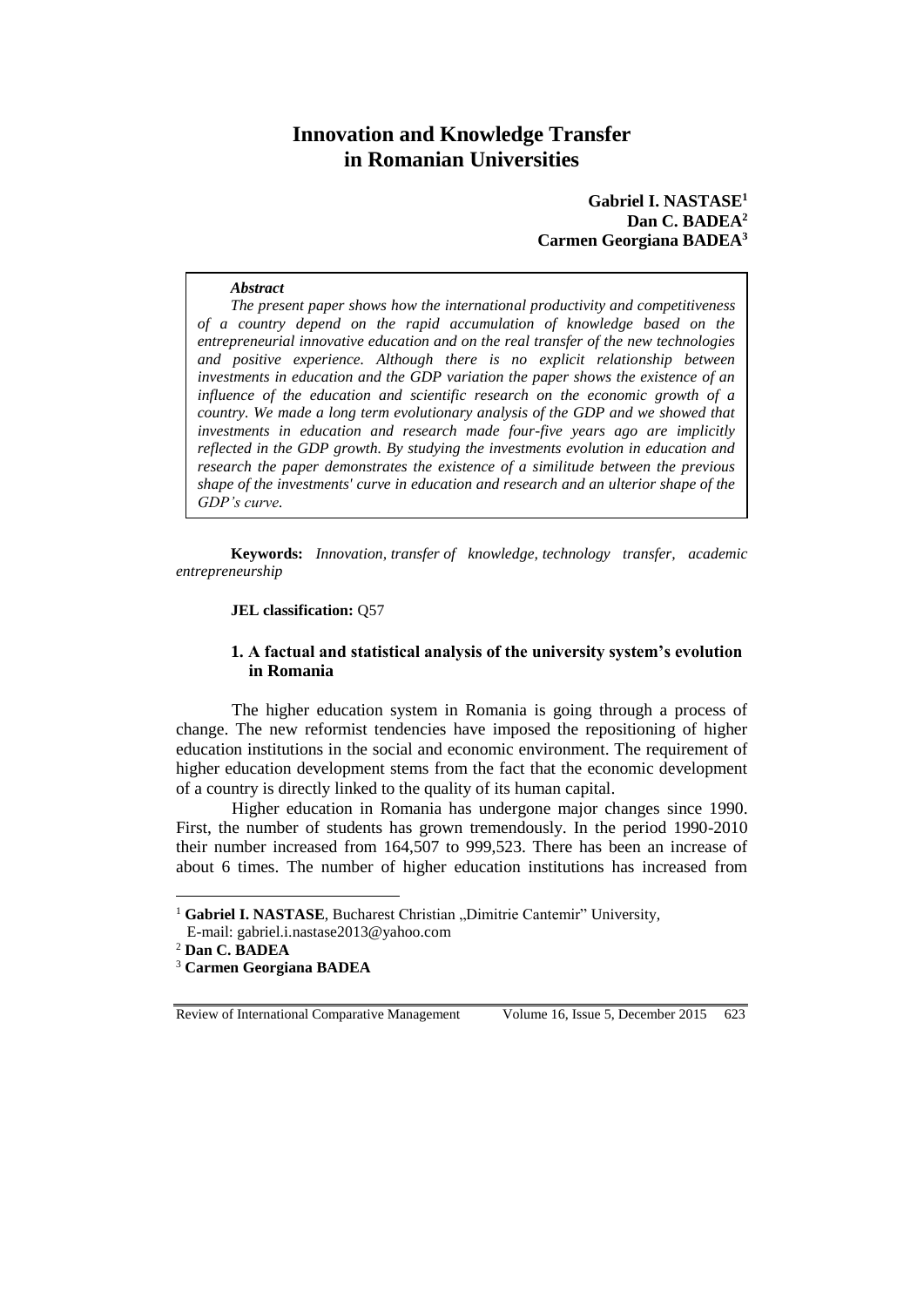56 universities (186 faculties in 1990) to 107 universities (with 629 faculties in 2010). The number of university teachers increased from 11,803 in 1990 to 27,765 in 2011, marking a growth of only 2.35 times compared with the 6 time increase in the number of students. This led to a degradation of the quality of education due to the increased ratio between the number of students and the number of teachers. After 1990 the first private universities emerged as an alternative to public education.

The material basis for higher education has extended, but not at the same pace with the increase in the number of students. If in 1990 Romanian universities had 933 amphitheaters, 2,361 seminar rooms and 3,994 laboratories in 2011 there were 3,160 amphitheaters, 4,316 seminar rooms and 9,456 laboratories. The result was an extensive development of higher education that cannot be maintained in the long term.

The increase in the number of students was not correlated with the increase in the number of university teachers, nor to the development of the material basis. Over the past four years there has already been a decline in the number of students compared to the peak reached in the 2008-2009 academic year, a decrease due to the fall in the number of high school graduates and to the effects of the economic crisis. For an intensive development of higher education, it is necessary to take serious measures for the transformation of universities, following the academic entrepreneurship path.

Among the various factors influencing the transition of universities in terms of their role, there are the changes the advanced economies have undergone towards knowledge-based innovative systems, open and more interactive. These changes have challenged universities to reorganize their research and innovation section, to assess their educational mission and methods, and to develop knowledge sharing. This process of transformation has been lately conceptualized in different ways, starting from the idea that it is a change in the "*social contract*" between the university and society, to the consideration that it a shift in the way of imparting knowledge (Martinelli, Meyer, Tunzelmann, 2008).

In comparison with the EU developed countries, Romania universities face many problems in terms of their transformation into entrepreneurial universities. There is an inadequate public funding of education and scientific research and most universities do not have their own income, which could supplement the government funds. The unavailability of adequate funds causes difficulties for universities in fulfilling their mission and objectives.

Thus, universities have difficulties in:

- education quality assurance;
- procurement of equipment and materials for research;
- ensuring modern information and communication technologies.

The future entrepreneurial changes in universities and the coalescence of the academic and economic world has been a subject of intense debate in recent years (Jain, 2009). These emerging forms should be studied for a deeper understanding of how to foreshadow their impact both on science and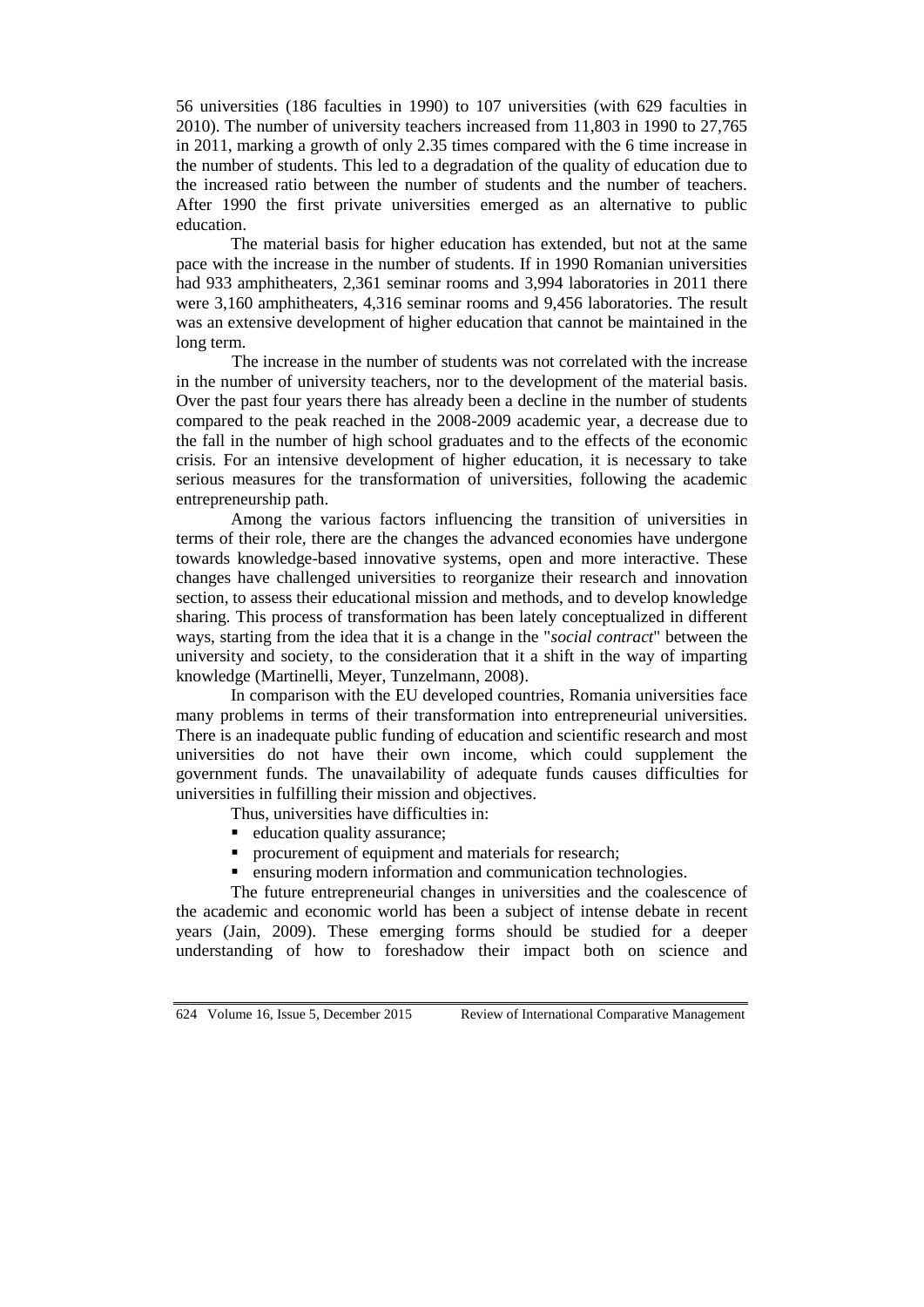entrepreneurship. In doing so, the old model of university researcher will be replaced by the model of academic (university) contractor, in which the university teacher is a researcher and an entrepreneur alike.

**Why should we promote the entrepreneurial university?** In order to answer this question it is necessary to show which is the finality of such an activity within the university. The entrepreneurial activity is intrinsically linked to intellectual property, through the development of inventions, of utility models or trademarks, of scientific or literary and artistic works. Therefore, this paper addresses the means used for upgrading the university by adapting knowledge, the results and capabilities obtained in university research centers in order to make them compatible with the socio-economic requirements.

# **2. Analysis of investments in education and research**

The international productivity and competitiveness of a country depend on the rapid accumulation of knowledge and the effective transfer of technologies and good experience. Peters L. Daniels tried to find a dependence between the expenditure of scientific research, technological development and innovation (RDI), and the variation of world exports (Peters, 1977)

According to the conclusions of this study, which were developed based on the statistical data between 1978-1988, it is shown that *there is not an explicit relationship between RDI expenditure and GDP variation.*

The dimensionless indices of GDP and RDI variation are defined as follows:

$$
\partial_{\text{GDP}} = [\ (\text{GDP})_{\text{f}} - (\text{GDP})_{\text{i}}\ ]\ / (\text{GDP})_{\text{i}}
$$
  

$$
\partial_{\text{RDI}} = [\ (\text{RDI})_{\text{f}} - (\text{RDI})_{\text{i}}]\ / \ (\text{RDI})_{\text{i}}
$$

the indices have the meaning:

 $\overline{a}$ 

i – *at the beginning of the test period*;

f – *at the end of the test period*.

With the help of these relationships and the statistical data<sup>1</sup>, <sup>2</sup> we calculate the variations in GDP and RDI between 1987-1997 for a group of ten countries, including Romania.

Figure 1 shows the variation in GDP, variation correlated with RDI expenditure in these countries during a decade (1987-1997).

After a period of 10 years, for the group of strongly industrialized countries (USA, France, England, Italy) it is found that, although the allocations for the RDI (% of GDP) fell, the GDP increased, its index of variation having values lower than 0.3. For Germany, although the allocations for the RDI fell more sharply, the GDP

Review of International Comparative Management Volume 16, Issue 5, December 2015 625

<sup>&</sup>lt;sup>1</sup> \*\*\* Main Science and Technology Indicators, OECD1998

<sup>&</sup>lt;sup>2</sup> \*\*\* National Science Board, Science & Engineering Indicators – 1998, Arlington, VA: National Science Foundation, 1998 (NSB 98 – 1), SUA.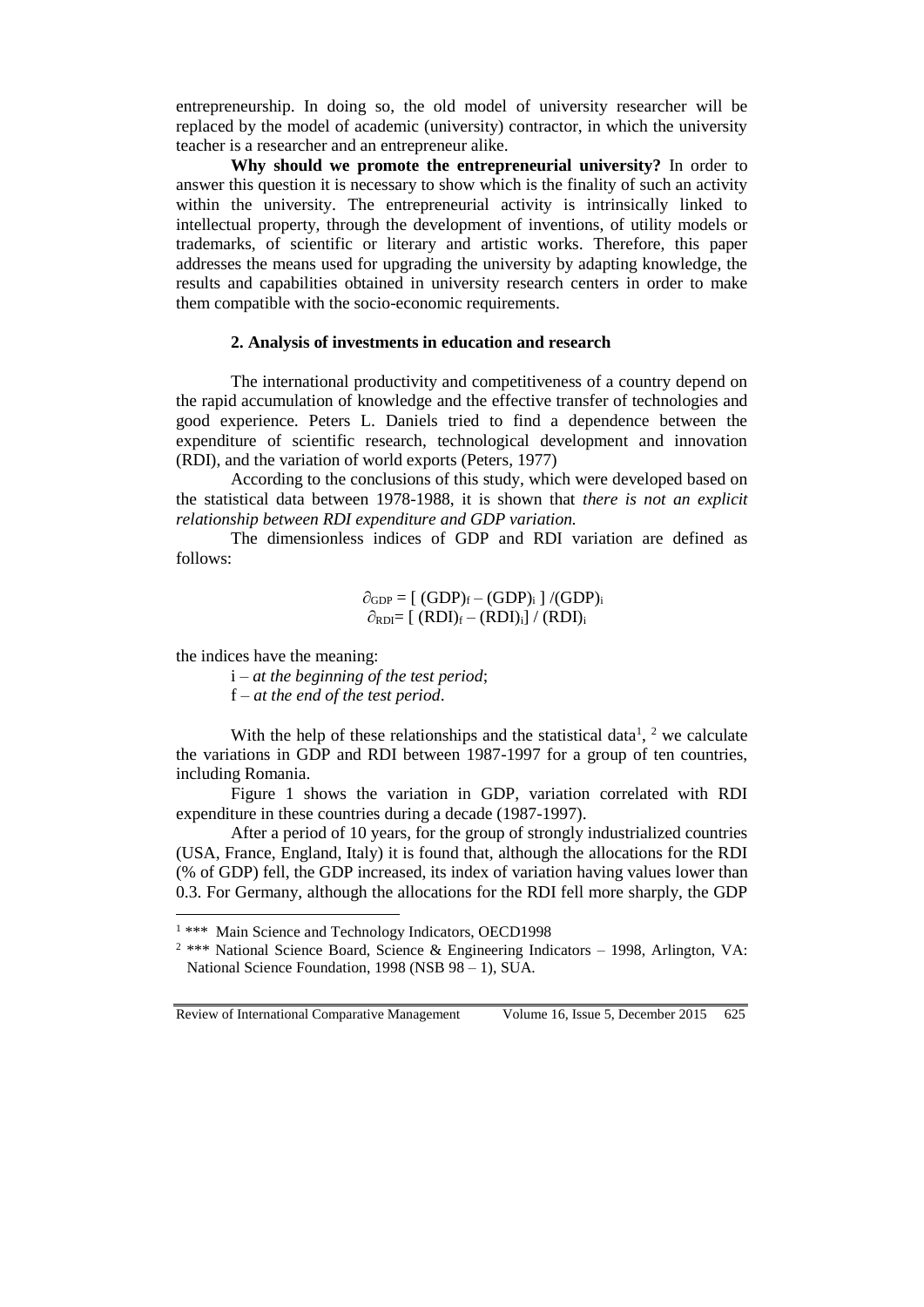increased significantly, its index of variation being  $\partial_{GDP} = 0.5$ . Instead, the RDI expenses for Japan and Canada rose, while the GDP also increased, the ∂ being 0.34 for Japan, 0.25 for Canada respectively. More obvious is the case of New Zealand, which for an  $\partial_{RDI} = 0.38$  has a correspond of  $\partial_{RDP} = 0.73$ , so a fairly important GDP growth. South Korea presents an  $\partial_{RDI} = 1.2$ , that is a large increase in the RDI expenditure, which corresponds to an  $\partial_{\text{DGP}} = 1.16$ , which means a high increase in GDP. As far as Romania is concerned, the index variation of the RDI has a value of  $\partial_{RDI} = 0.54$  which corresponds to an  $\partial_{GDP} = -0.46$ . These variations show that if the RDI costs have fallen sharply, the Romanian GDP has fallen sharply, too. Based on these calculations and observations, we can estimate that there is not an explicit dependency relationship between the RDI expenditure and the GDP variation, which means that we should also take into consideration other factors of influence.



**RDI expenditure variation, 1987-1997**

**Figure 1 GDP variation in correlation with RDI expenditure**

Such an influencing factor could be the *social capital*. As a social influencing factor, it suggests that its ownership and efficient exploitation depend greatly on the set of common values and sociability. Other factors that influence the GDP could also be identified with a view to finding the explicit dependency relationship, a relationship in which the investment in RDI has a significant percentage. It requires in-depth research because innovation as a process is more than a means to redress the problems of transition and development, through the balance of payments. With a first approximation, we can assess that *the mere investment in RDI does not automatically solve the problem of raising the GDP*.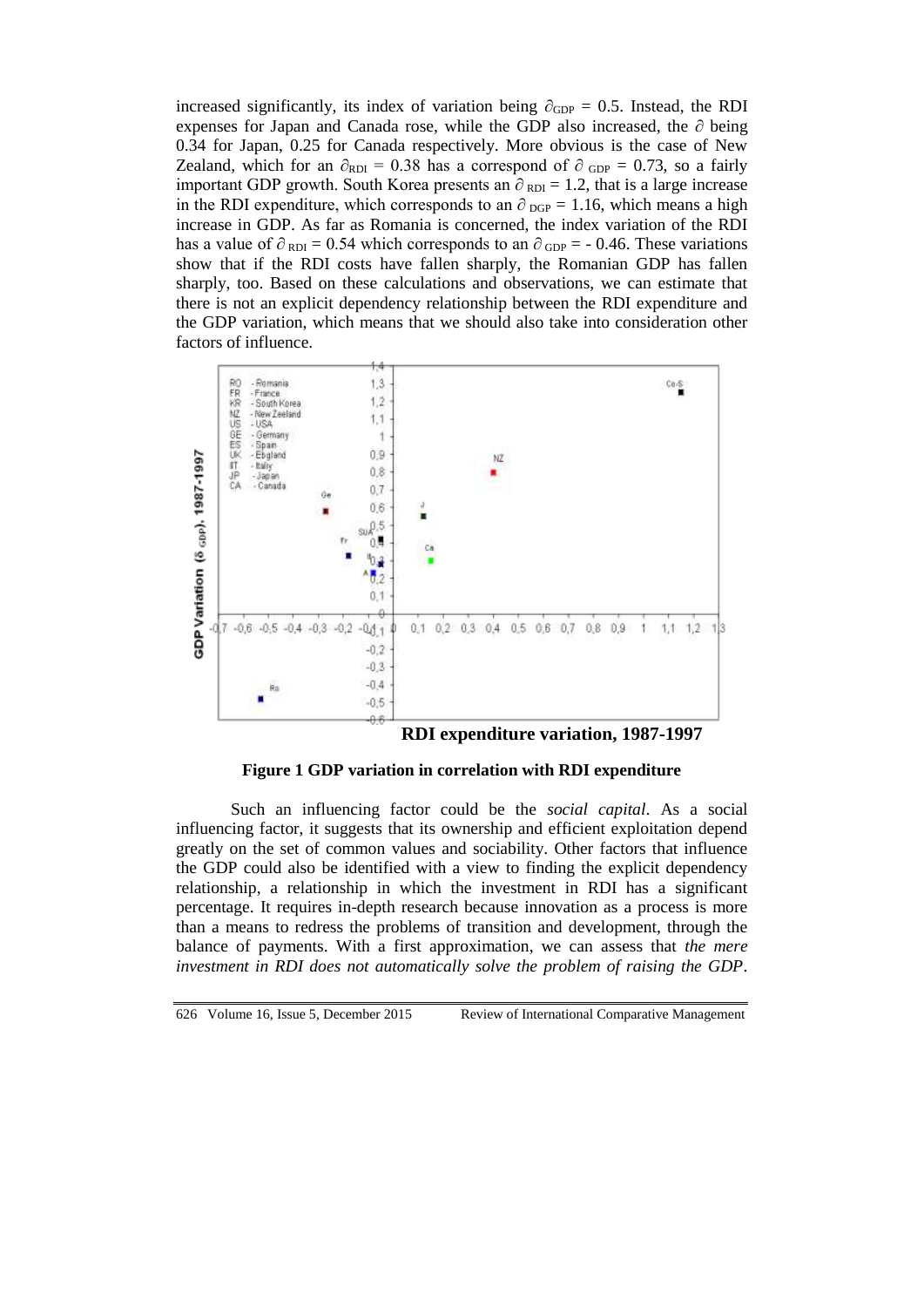This should be associated with capital investment, innovative capacity and other factors of influence.

The innovative productivity index is defined by the relationship:

$$
\partial_i = (E_1 - E_0) / (E_1 + E_0)
$$

where:  $E_1$  – represents the expenditure for a researcher, lei / researcher.  $E_0$  – represents the expenditure for a patent lei / certificate.

The values of the innovative productivity index have been calculated for a group of seven countries, including Romania. These calculated values are plotted in Figs: 2a, 2b and 2c.

Figures 2a, 2b and 2c shows the trends, in time, of the the following parameters of development by means of the RDI:

• GDP per capita, considered as a welfare indicator.

• RDI expenditure.

• Innovative productivity index.

It can be noticed that for countries with high levels of GDP per capita, correlated with RDI expenditures, there are corresponding values of  $\partial_i$  closer to zero.

Typically, the  $E_0 \ge E_1$  and, therefore, the ideal case is given by  $E_0 = E_1$ , in which case  $\partial_i = 0$ .

Thus, the USA, which has the highest GDP per capita and allocates high RDI expenditure, achieves an innovative productivity index with values ranging from - 0.77, to - 0.83, while South Korea achieves  $\partial$ i = - 0.19 ...... - 0.5.

Romania achieves  $\partial i$  closer to the value "-1" (E<sub>1</sub>= 0  $\rightarrow \partial i$  = -1), which means a very low innovative productivity, reflected in a modest GDP per capita, ranging between 1120 - 1346 USD per capita.

We can make similar observations for the other surveyed countries.

It is obvious that innovative productivity index shows values closer to zero, the more the RDI expenditure / researcher decrease, and the more the RDI expenditure RDI / patent fall. In other words, the stimulation of the human factor, associated with corresponding scientific and technical facilities results in increased income per capita, therefore in an increased GDP. For these countries, and generally, even if the number of analysis parameters has increased  $(\partial_i, RDI)$ expenses, no. of people, no. of researchers, no. of patents, GDP) the dependency relationship with the GDP remains subsequently implicit. This means noticing the "presence" of other factors, behind these figures and curves. These factors, which are more of socio-cultural nature, should be deeply studied, and, for countries which are in transition, this research represents both an important scientific and pragmatic stake. In order to understand the functional connection between the parameters that are associated with the creation of a nation's welfare, it is necessary to study further the influence of innovative productivity and of the RDI expenditure on the GDP evolution. Although all they manage is to point out an

Review of International Comparative Management Volume 16, Issue 5, December 2015 627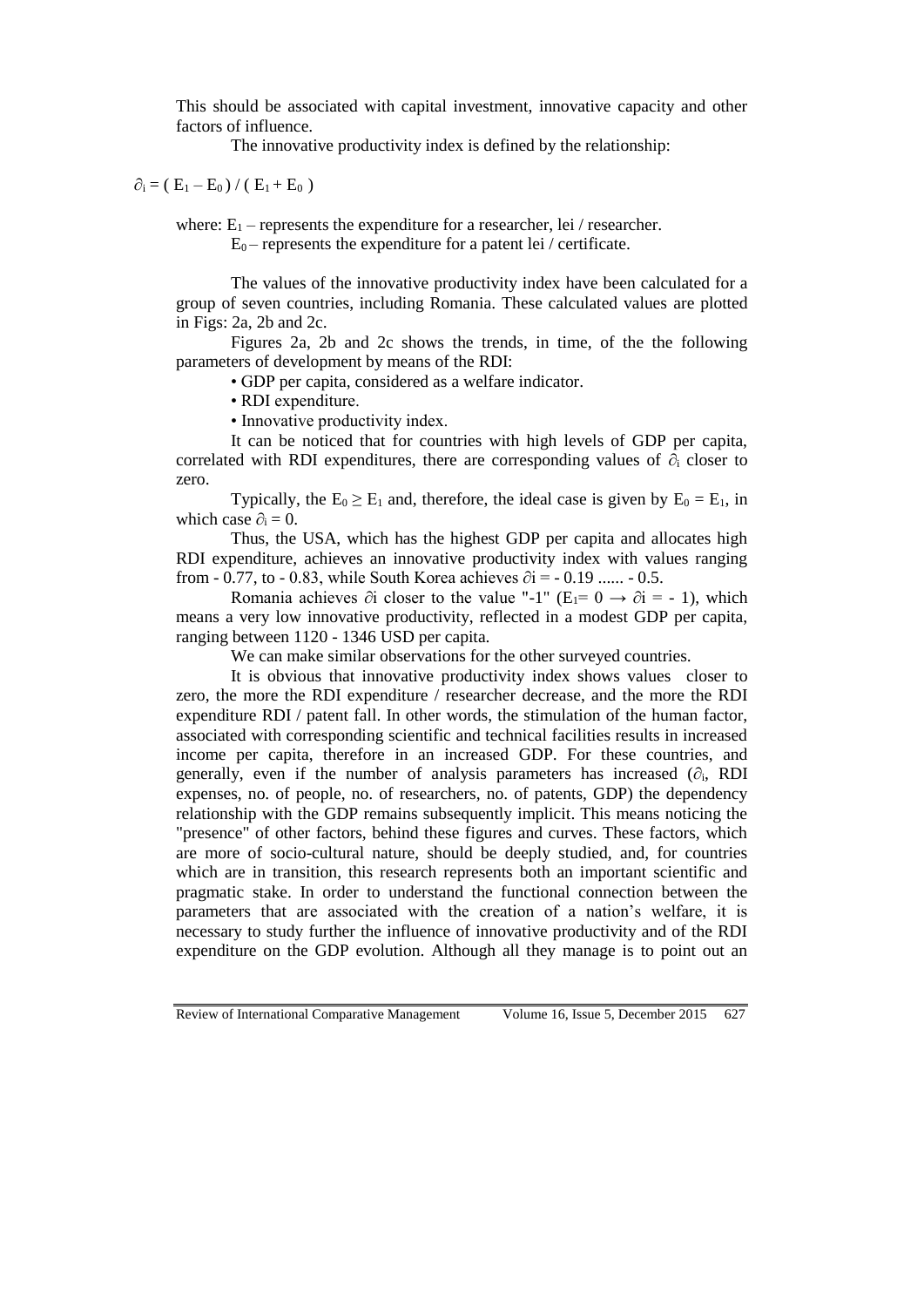implicit dependence, the results obtained show that in the context of the action of some socio-cultural factors, the innovative productivity and the RDI expenditure influence, to a large extent, the variation in GDP.

This aspect indicates that research work still needs to be carried out, and this should be rooted in the Romanian reality, in the psycho-sociology of the Romanian people, in order to define transition as a complex phenomenon, both from an innovative and socio-cultural pint of view.



**Figure 2 a. of GDP evolution / capita** 



**Figure 2 b. RDI expenditure**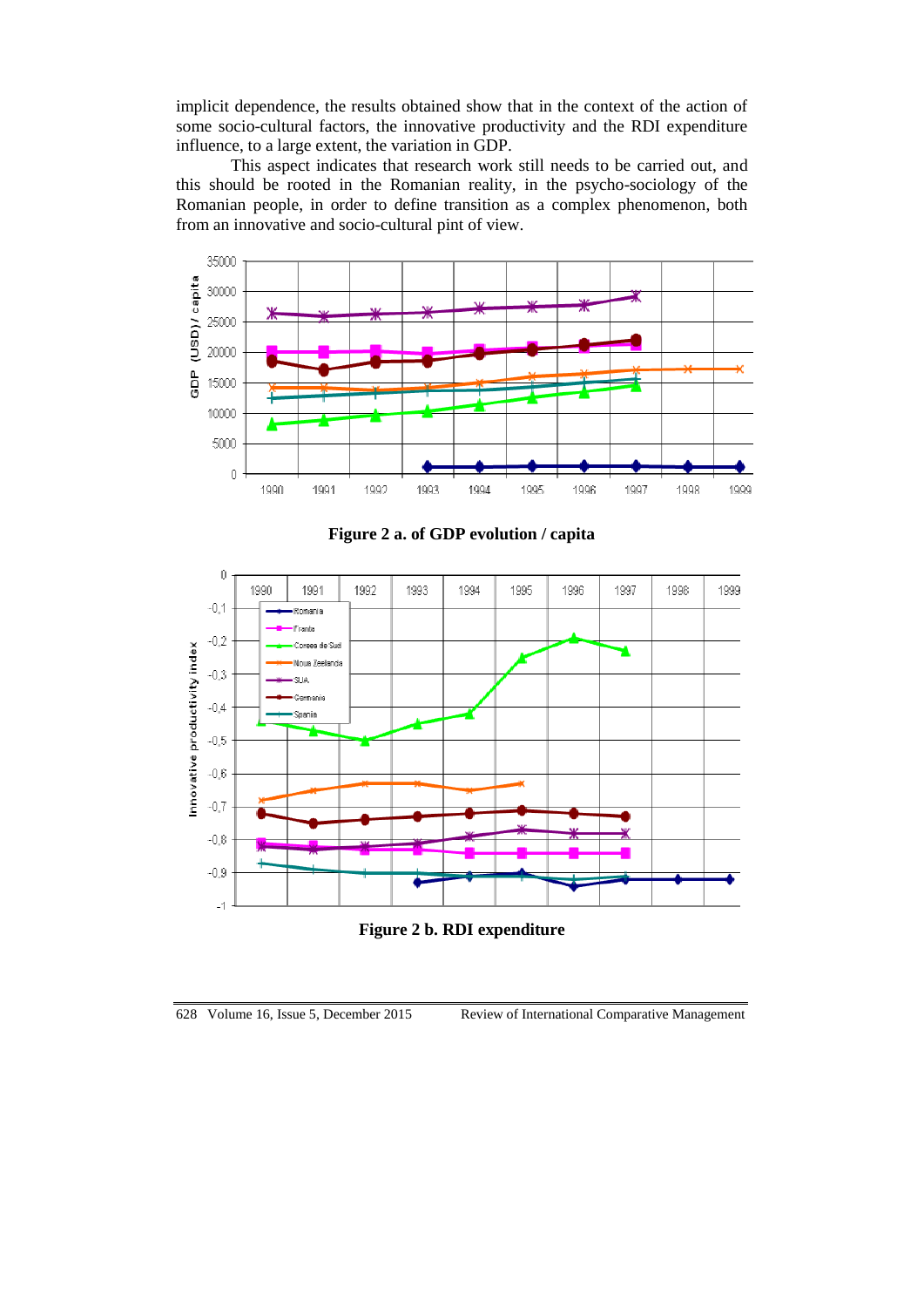

**Figure 2 c. Innovative productivity index**

The results of this research could ensure Romania's success in the developing and transition process by leading the society to an innovative and adaptive culture, able to support emerging technology and breakthroughs corresponding to a rapid growth of the Romanian competitiveness. The analysis of the evolution, over long periods, of the Gross Domestic Product (GDP) shows that the investments in RDI, about 4 -5 years earlier, are implicitly reflected in the GDP growth. By studying the evolution of these two parameters on a group of four countries, including  $Romania^{1,2}$  (Fig. 3), a similarity can be noticed between the previous trend of the RDI and the subsequent trend of the GDP. In the period 1981 - 1986, South Korea incurred RDI expenses amounting to USD 12.9 billion, which led, in combination with other factors, to a GDP growth of 1.2 times, in 1990, compared to 1986. The same phenomenon can be noticed on the other segments of the curve corresponding to 4 -5 years' periods. *France*, in the same period, allocated USD 121.9 billion for the RDI. In the next period, this had, in 1990, a GDP which was is 1.14 times higher than in 1986. Also, New Zealand that had allocated USD 1.91 billion for the period 1987-1991, achieved a GDP growth which was 1.2 times higher in 1996 compared to 1991. In the case of Romania the reverse phenomenon can be noticed. Thus, it had allocated USD 1.5 billion for the RDI in the period 1989-1993, corresponding, in 1998, to a GDP which was almost equal to that from 1993. The same phenomenon, much worse, was repeated between 1993 and 1997, resulting in an even sharper decrease in the GDP, to a crash quote, as a result of an inadequate policy of a continuous decline in the RDI investments. As far as Romania is concerned, its welfare fell drastically during the analyzed period, while increasing in the countries that constantly invested in the

Review of International Comparative Management Volume 16, Issue 5, December 2015 629

 $\overline{a}$ 

<sup>&</sup>lt;sup>1</sup> \*\*\* Main Science and Technology Indicators, OECD1998

<sup>&</sup>lt;sup>2</sup> \*\*\* National Science Board, Science & Engineering Indicators – 1998, Arlington, VA: National Science Foundation, 1998 (NSB 98 - 1), SUA.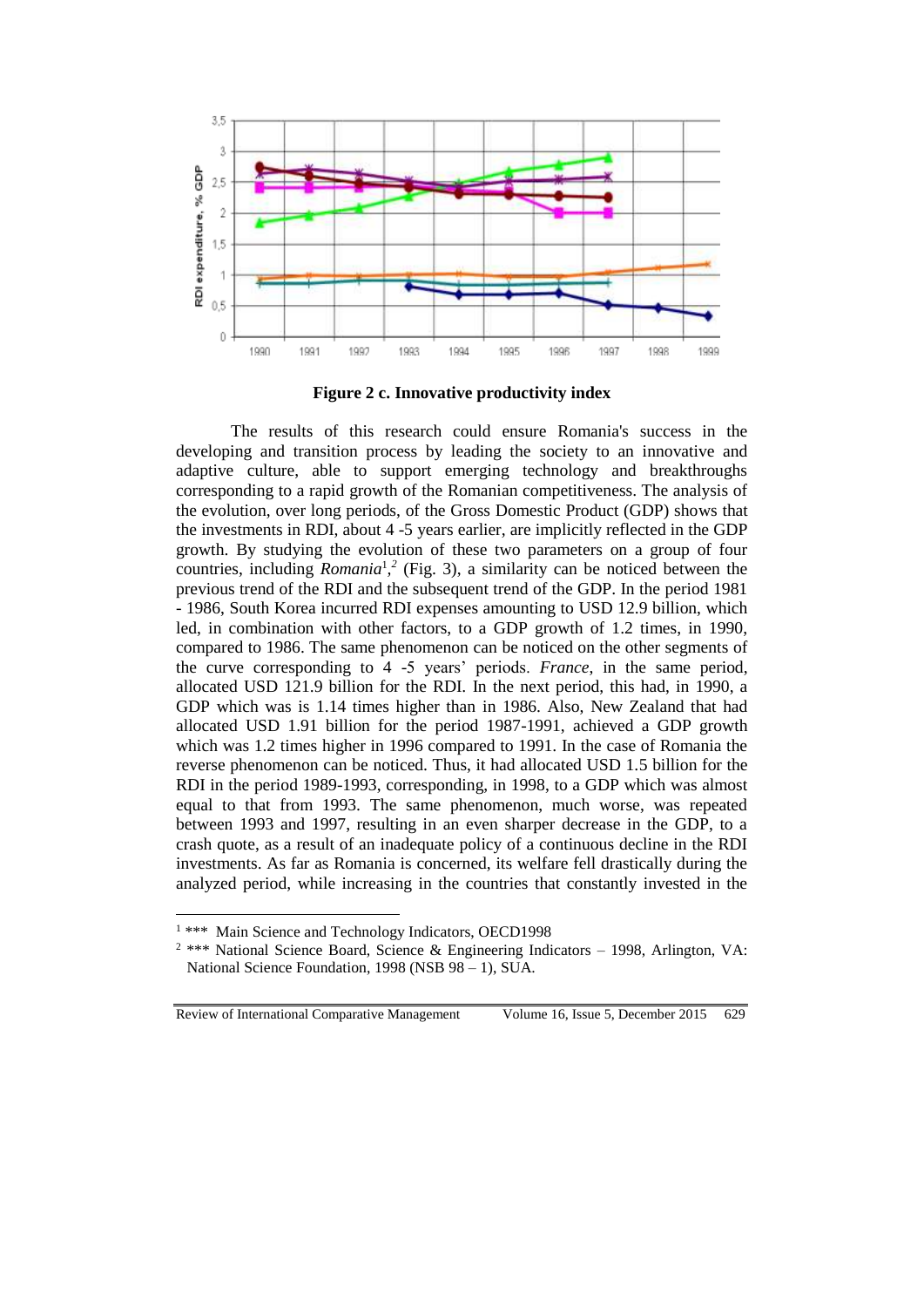RDI (Fig. 4). Compared to 1989, in Romania the GDP per capita fell by half in 1999, which explains the high rate of poverty today. In a period of 10 years, from 1987 to 1997, in France the GDP per capita increased by 17%, while in South Korea doubled, and in New Zealand it grew 1.5 times.



**Figure 3 (a and b) GDP evolution in correlation with RDI expenditure evolution**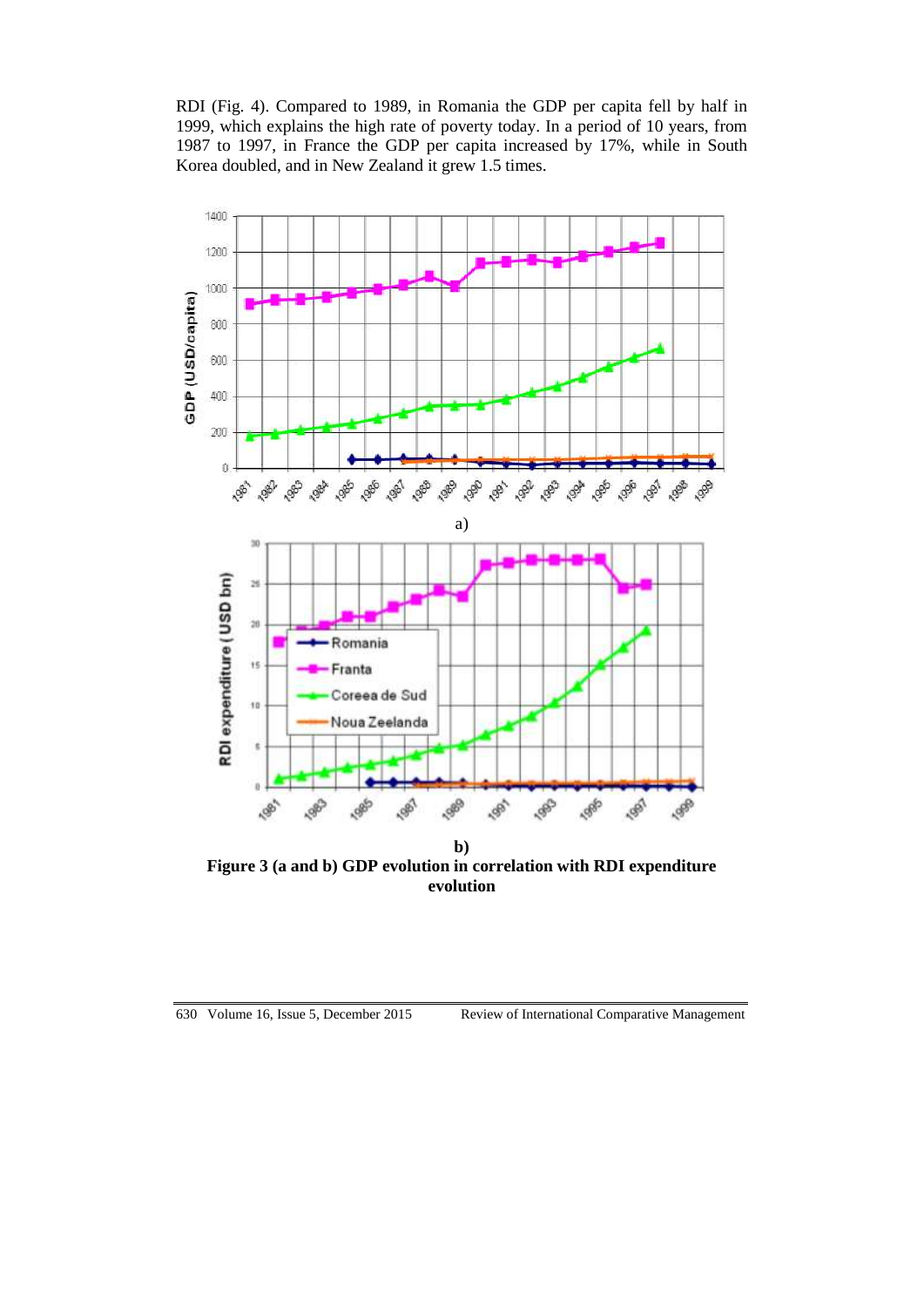

**Figure 4 GDP evolution/ capita**

## **3. Mechanisms of entrepreneurial university for innovation by means of intellectual property valorization**

According to this paper, the innovative-entrepreneurial university aims at the valorization of intellectual property, which means all the entrepreneurial activities and initiatives that lead to increasing the value of the research results and the overall knowledge produced by the university. Specifically, the valorization of intellectual property involves the entrepreneurial means used to tailor knowledge, the results and capabilities obtained in the research centers in order to make them compatible with the socio-economic requirements. The generally known academic entrepreneurship presents in detail all the possible trajectories of knowledge production and the functions of the entrepreneurial university (Figure 5).

The mechanisms of intellectual property entrepreneurial valorization are those operations that ensure the dissemination of a particular technology from the supplier to the customer. In general, these processes can be financial, technological or human. They consist of various procedures, from active forms, such as interpersonal communication to passive ones like reading a technical magazine.

Review of International Comparative Management Volume 16, Issue 5, December 2015 631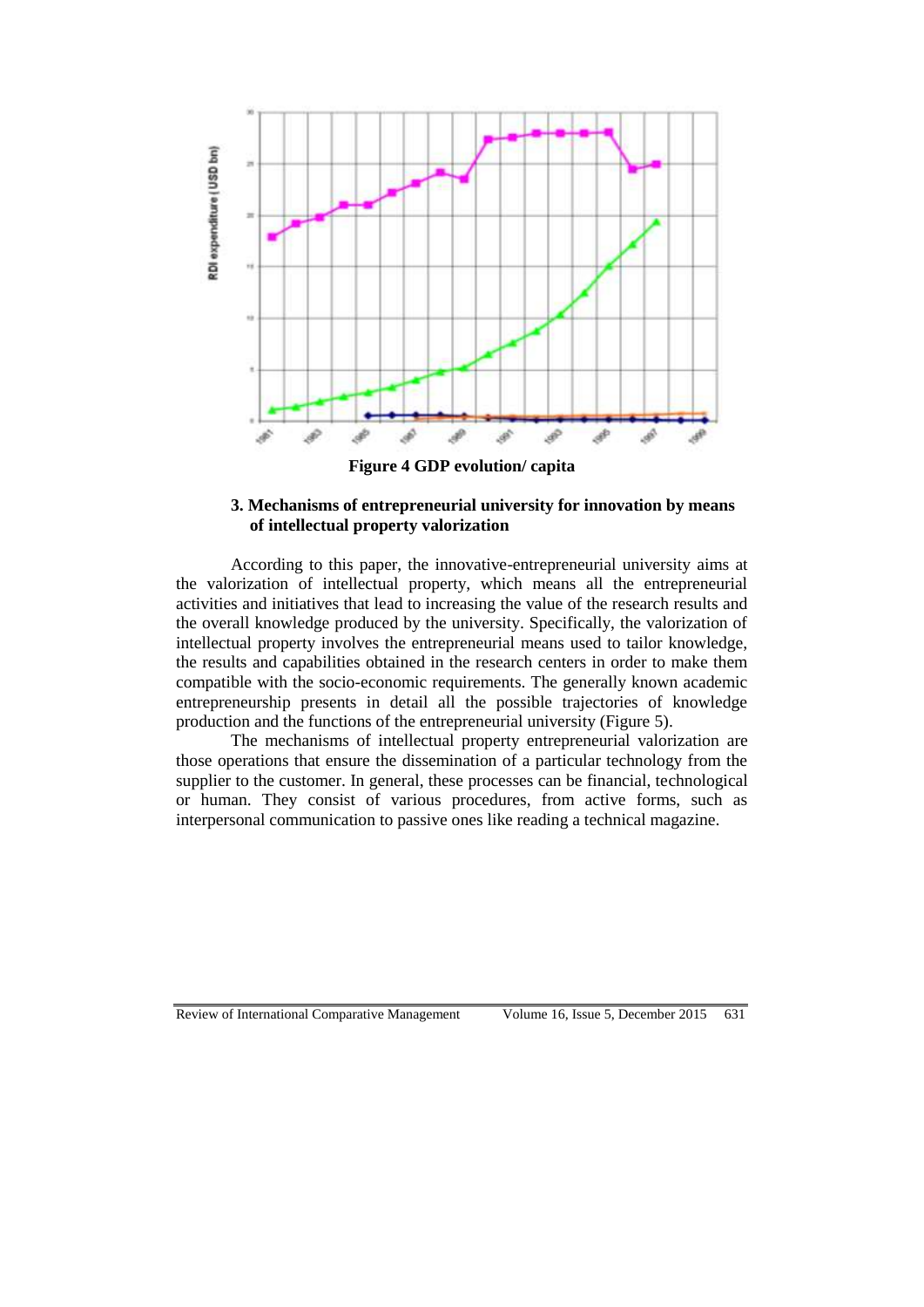

**Figure 5 Academic entrepreneurship**

The mechanisms for intellectual property valorization can be divided into seven categories, as shown in Table no. 1.

The technologies which are the object of intellectual property entrepreneurial valorization are embedded in patents, utility models, designs, trademarks, know-how, including information and technology, technological services, technological support and other protection rights for chips and software. Changing the structure and functions of universities has become a crucial necessity in transforming the knowledge flow into new sources of industrial innovation (Chang, ş.a. 2006). In order to provide economic benefits, various organizational forms of universities have emerged, which include business organizations such as intellectual property offices, technology transfer, licensing, incubation facilities and spin-offs ones.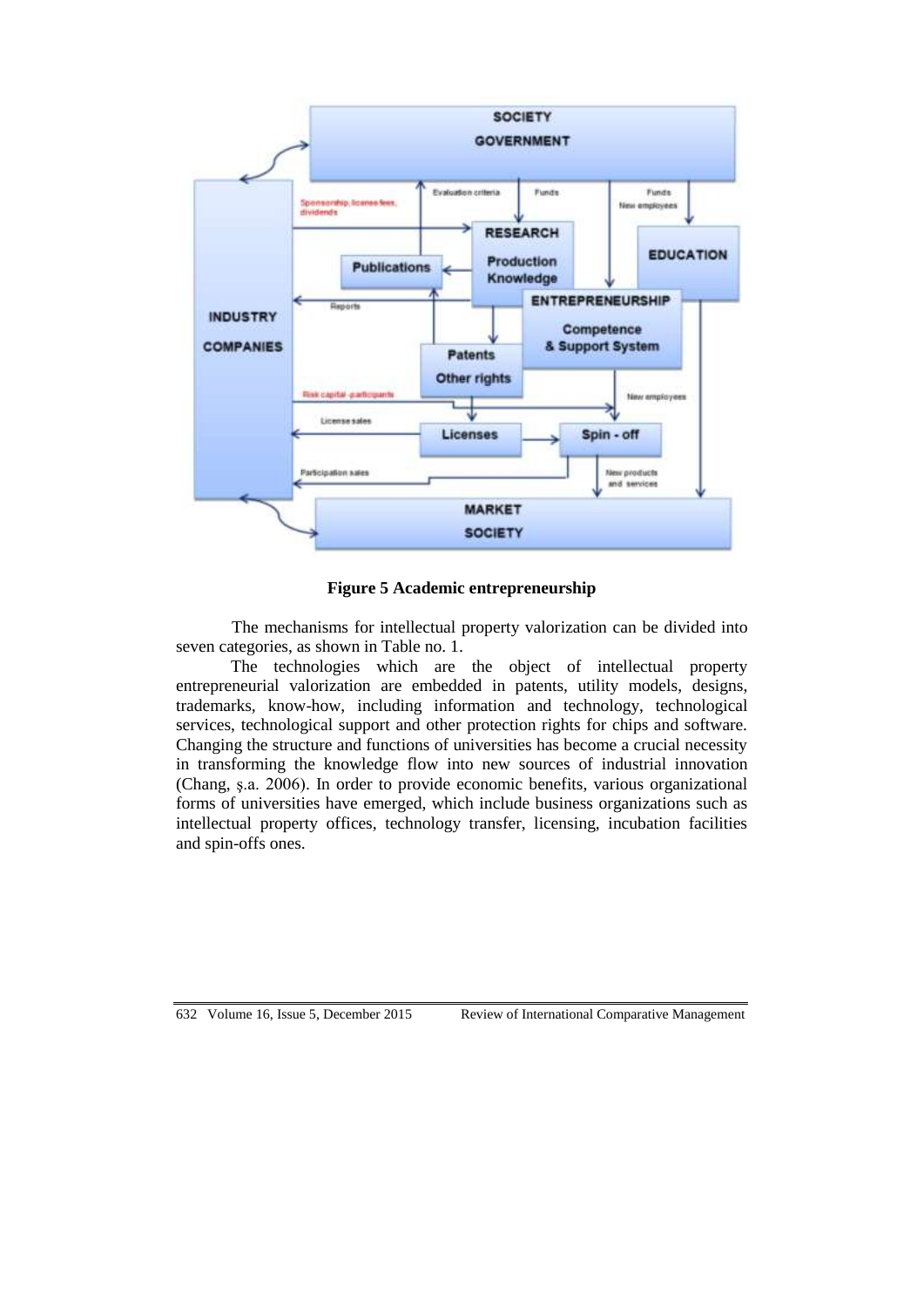| No.              | Category                                 | Sub - category                        |
|------------------|------------------------------------------|---------------------------------------|
| 1.               | Advisory groups                          | Final user reviewer groups            |
|                  |                                          | Technical reviewer groups             |
| 2.               | Collaboration with cost participation    | Industrial consortia                  |
|                  |                                          | Research-development in partnership   |
|                  |                                          | Demonstrative projects                |
|                  |                                          | User's facilities                     |
| 3.               | Collaboration without cost participation | Research-development contracts        |
| $\overline{4}$ . | Staff exchange                           | Works for third parties               |
|                  |                                          | Advisory staff                        |
|                  |                                          | Invited staff                         |
|                  |                                          | Staff transfer                        |
| 5.               | Licensing / spin off                     | Licensing                             |
|                  |                                          | Spin off Companies                    |
|                  |                                          | Scientific and technological parks    |
|                  |                                          | <b>Business technology incubators</b> |
| 6.               | Information active dissemination         | <b>Brokerage</b> companies            |
|                  |                                          | Conferences, seminars, workshops      |
|                  |                                          | Technology information centers        |
|                  |                                          | Education                             |
| 7.               | Information passive dissemination        | Postal mail, including e-mail         |
|                  |                                          | Technical reports                     |
|                  |                                          | Journal articles                      |
|                  |                                          | Video-recordings                      |
|                  |                                          | Electronic bulletins                  |

# **Table 1 Mechanism for intellectual property entrepreneurial valorisation**

### **Conclusions**

Basically, universities are required to fulfill the mission of education, research and services. The purpose and function of the university have always been to produce knowledge and wealth for the benefit of the public. This model has evolved towards the one that regards the university as a major player in the economic development.

The innovative-entrepreneurial university must demonstrate the social and economic benefits of their research, with a view to participating in competitions for the various funding sources available. More than ever, innovative-entrepreneurial universities are turning to the management, patenting and valorisation of intellectual property developed in the university campus. Thus, by maintaining their basic functions of education and theoretical development, many universities have started to increase the attention they attach to the function of creating welfare, not only for the society in general, but also in particular, for generating revenues for the respective universities.

Review of International Comparative Management Volume 16, Issue 5, December 2015 633